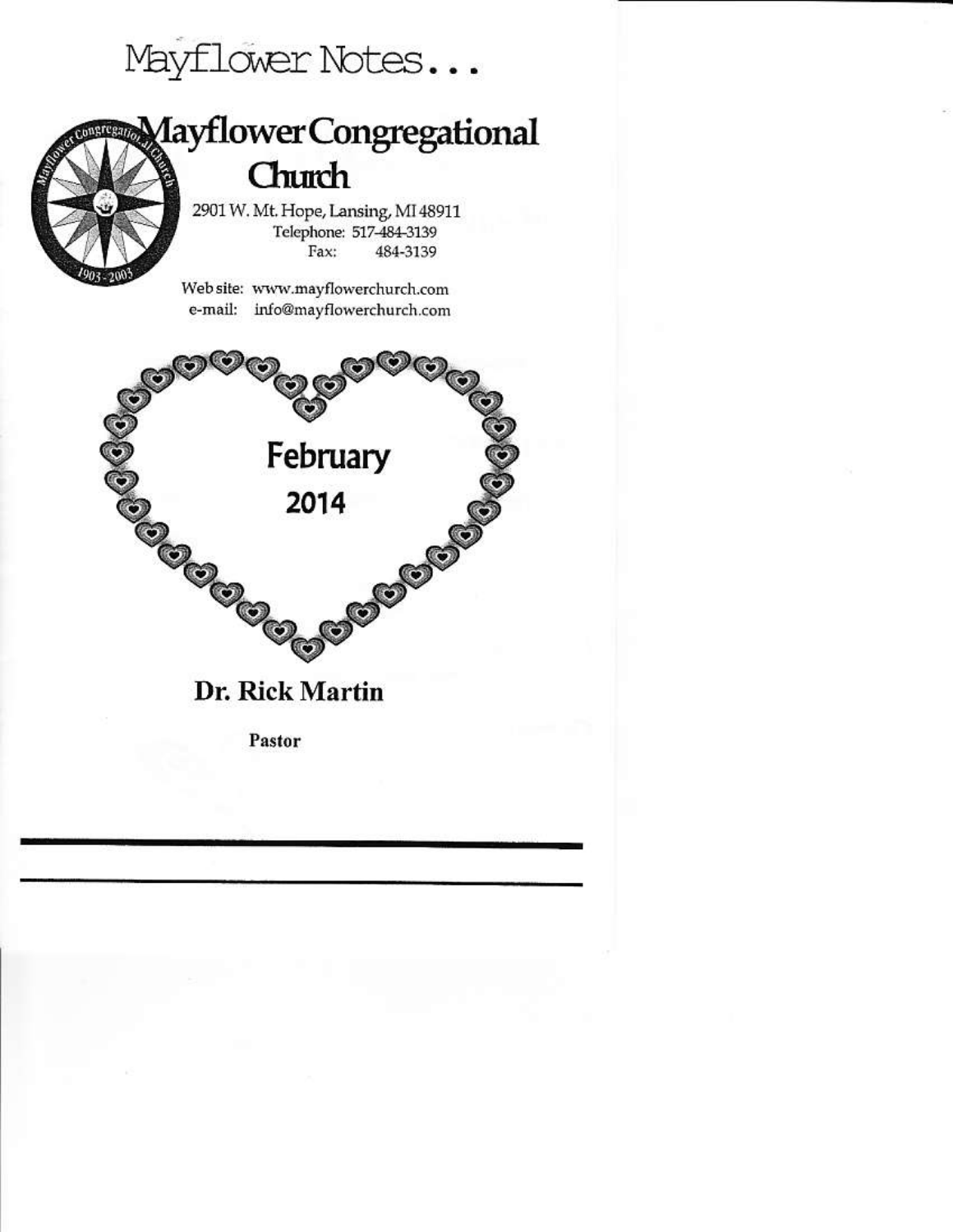

## Birthdays

2/1 Nancy McKay<br>2/9 Lisa Jones 2/16 Mark Holmes 2/21 Dick McKay

### Anniversaries

2/18 Janet Hershey & Bob Felter

Head Ushers Naida Kenyon and Lois Ries

Outreach Focus Food Bank

 $\mathcal{G}$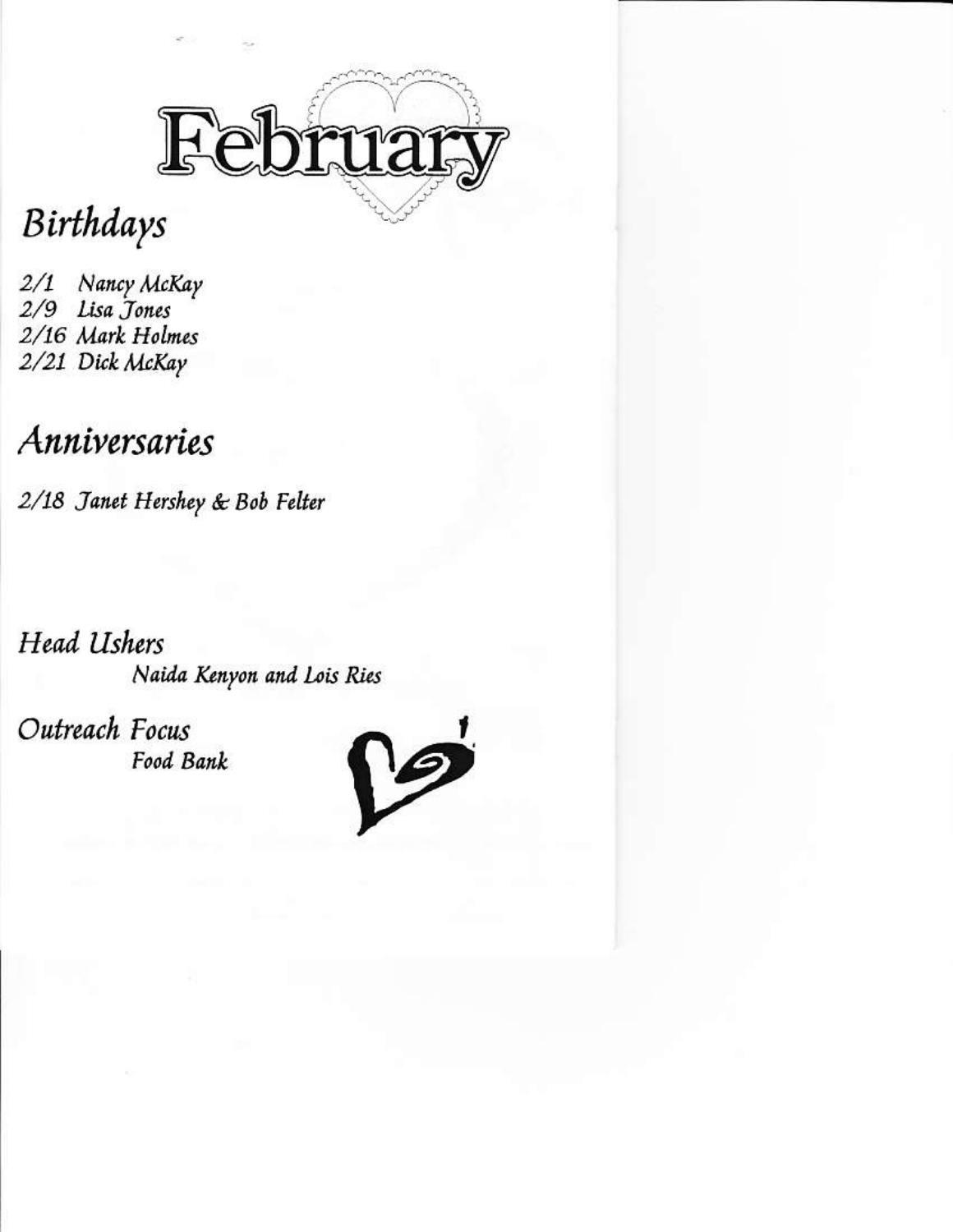From The Pastor's Desk

What a month of weather we have experienced! The ice storms, the below zero temperature, the snow. Businesses that haven't closed due to weather since the 1970's actually called off work. Mayflower Church cancelled a couple of Sunday morning services and our office was closed several days. Only by a miracle of God did we have the opportunity to celebrate Jesus' birth with our Christmas Eve Service. I'm sure glad every Michigan winter doesn't include all this harsh weather.

Driving to church Sunday after the ice storm, everything was coated with ice but the sun finally came out - it was beautiful! So much damage, yet so much beauty. That reminded me: no matter how dark the trial (which never comes from God, but He always walks with us through it). God's blessings are abundant. There is an old gospel song, Count Your Many Blessing See What God Has Done. Every dark cloud has a silver lining - if vou look for it.

A practice I encourage people to do when going through trials is to write on a piece of paper the positive things directly connected to the trial. Of course, when I suggest that, they look at me very weird - as they cannot imagine anything good in their trial. But every trial has more blessings connected to it than dark spots. For example, the woman going through marriage problems I last suggested this to - her husband being her dark spot in their marriage. She could not think of anything positive about him when I suggested this; I had to give her a couple of examples to get her started. Her list is now up to 107 positive things about her husband, and growing.

Life on this planet has some dark clouds floating overhead from time to time. No one is exempt. Most of them are not fair. However, everyone of them has a silver lining, if you will diligently look for it. God is good even in your darkest moments, look to the light.

James 1:2 (you should read the whole chapter)

Consider it pure joy, my brothers and sisters, whenever you face trials of many kinds...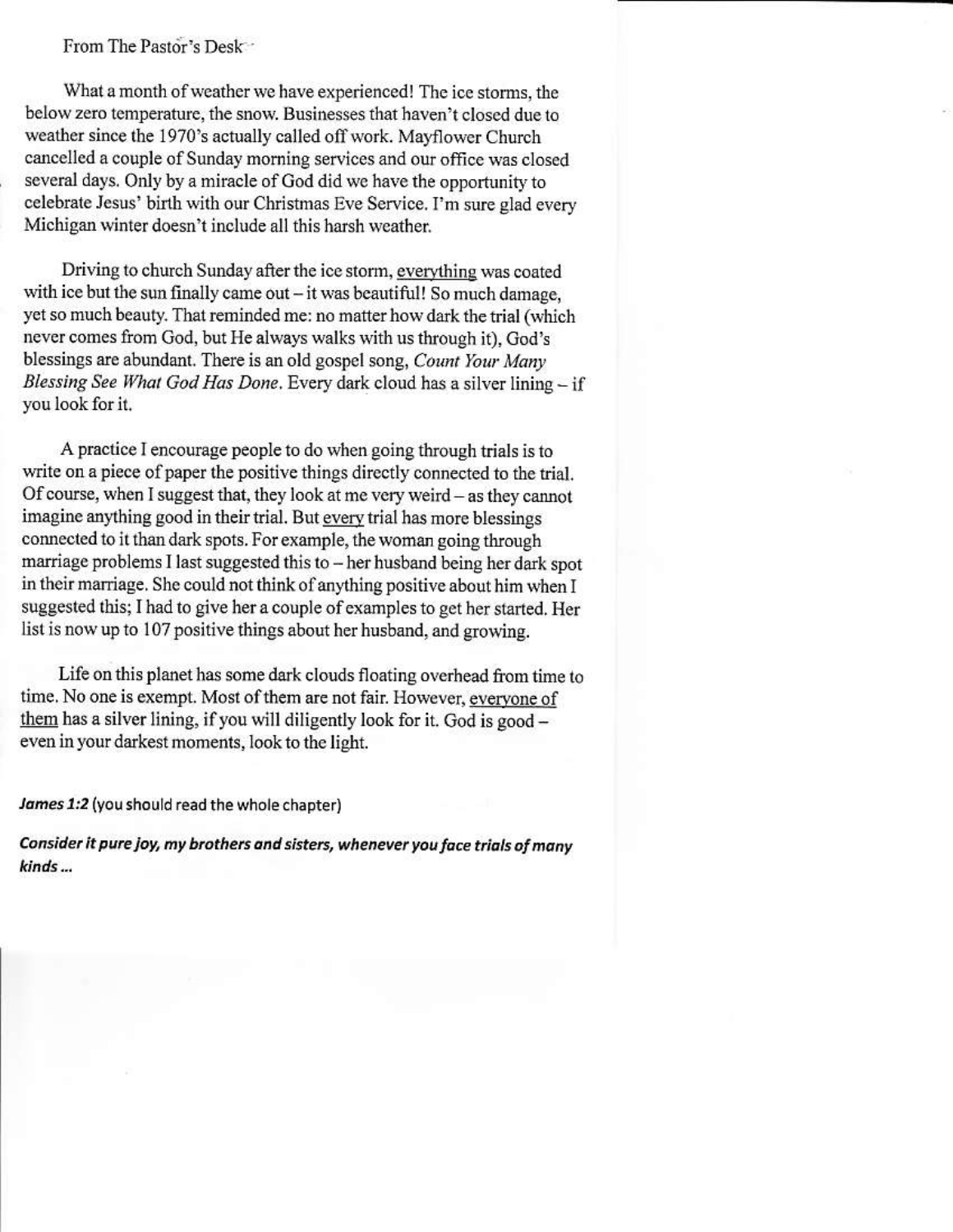#### Lay Leader's Message

New Year's resolutions sound like a good idea. I've made and broken a number of them myself, usually before the end of January. So, why test our will power? Maybe most resolutions are just not attainable. Like eating less chocolate when chocolate is my favorite thing. How about a compromise by eating more fruits and vegetables?

I recently heard about another type of resolution that makes sense to me and I think I'll try it. At the end of each day, think of three good things that happened that day, and why they happened.

That's it. It doesn't matter if these are big, life changing events, or small moments of appreciation. You can write them down in a journal, share them together with your mate, family, or friends, or just think about them. To start with, it could be "I woke up today." Over time, you start to see more of the good that's around you.

It's another way of counting your blessings. Look for more good in your life, and you'll start to find more of it. This is one significant ingredient for a happier and more meaningful life.

As far as church stuff goes, it looks like we have our work cut out for us in 2014. The Trustees report that our building and surroundings need some maintenance which goes beyond budgetary resources. So, if you hear about specific fund-raising events coming up. I hope you will consider a donation to the cause.

I'm reminded of an old hymn: "Count your blessings name them one by one, count your blessings see what God has done."

Jerry Fuller, Lay Leader

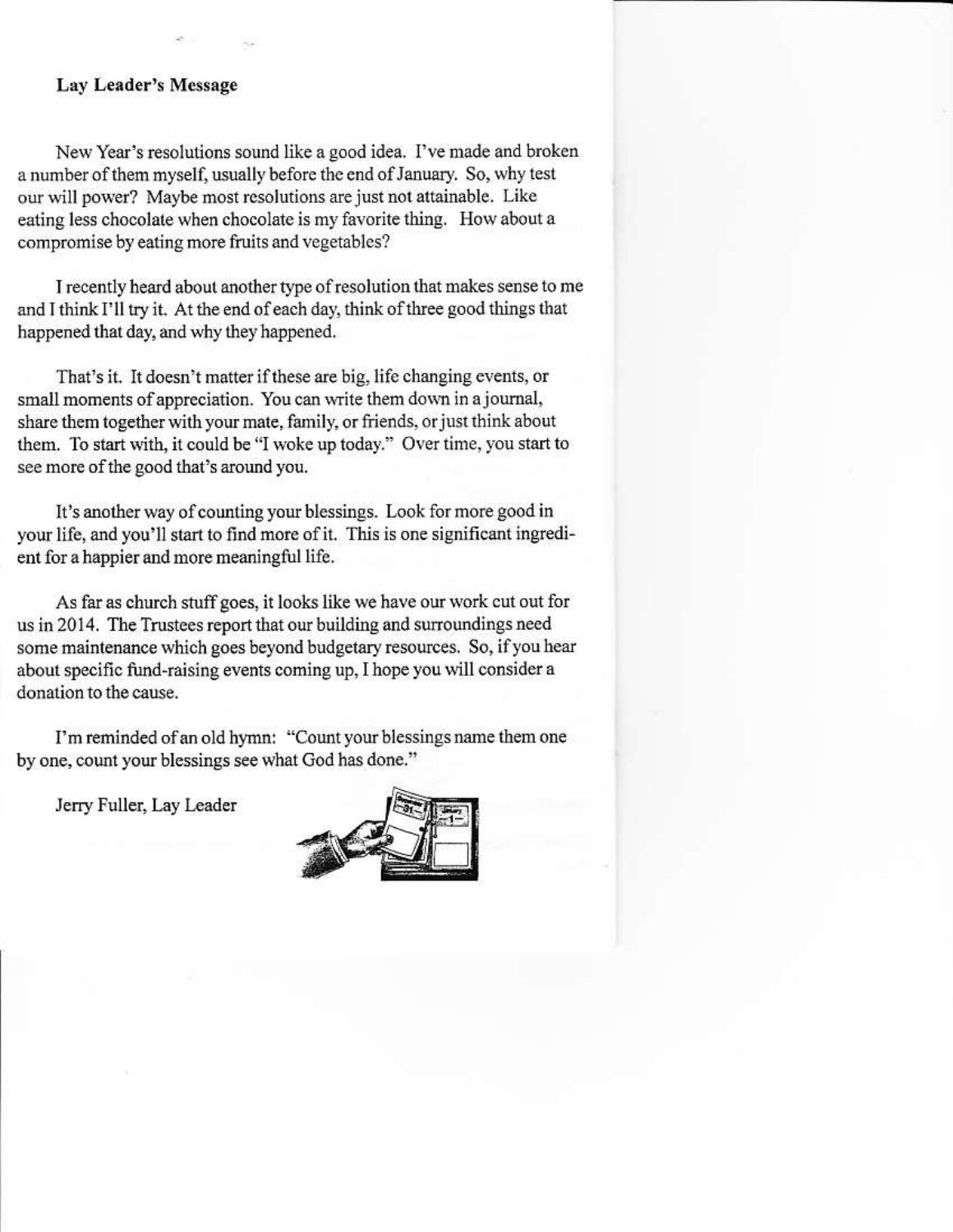Your trustees have had some difficult decisions to make this past year. but with your support and trust we continue to do what keeps our church building functioning and our congregation comfortable and viable. With that having been said we need to let you know that we are facing some expensive repairs to our aging facility.

First of all, Pastor Rick's office roof continues to leak profusely when it gets wet because it is a flat roof, and flat roofs don't do well in our Michigan climate.

Second of all, we have extensive water leakage on the east side of our basement when it rains. After one of our major storms this past year we had to spend approximately \$1,000 to get rid of water that had run into the basement and dry the area out so that it did not grow mold. Trying to discover the cause of the leakage has taken many hours, and it appears that with some eaves trough work over that area we may begin to see some relief

Thirdly, we have a sizable parking lot that needs to be tended to on a regular basis so that it does not fall into ruin. The cracks in the lot are getting wider and more dangerous. We obtained two estimates this fall which included filling in the large cracks and sealing the asphalt.

And our fourth concern is that we have some major electrical issues in our sanctuary. We do not feel that they are dangerous at this time, but they will need to be addressed.

So where do we go from here? We like to refer to this as the "Raindrops Keep Falling on My Head" campaign. To a great extent we truly do have raindrops that keep falling on our heads, and we need to focus on raising enough money to fix these annoying and destructive problems. Please bear with us as we reach out to you, our small and yet ever-generous congregation as we ask for your help once again. Mayflower has yet to face a financial hurdle we have not been able to conquer, but these issues are not ones we can resolve within our normal budget. We realize that we cannot fix everything on our list immediately, so we will be approaching this over a two-year period of time, taking care of our most pressing issues first. There will be more details coming to you soon. We hope that you will be able to help. **Board of Trustees**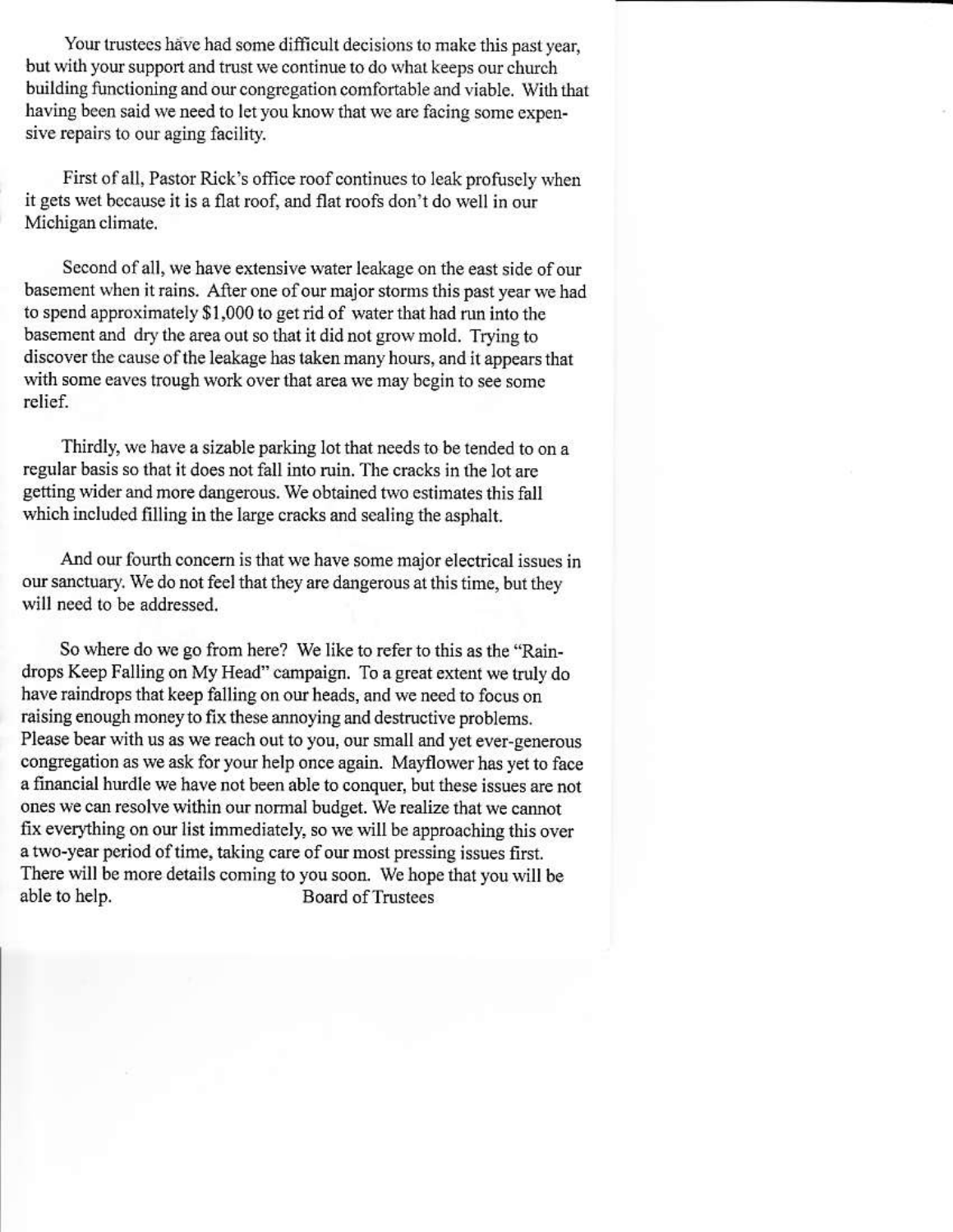

We hope that you had a chance to hear some lovely singing and ringing in December. We always strive to make Advent and Christmas a meaningful part of year. We had several carol-sings, despite our one ice day cancellation. I am so glad that we could have our Christmas Eve service together.

Dr. Rick is preaching on the verses taken from our beautiful stained glass windows, and the choir will be enhancing those verses with anthems from our music library. It will be a joy to work together on this project.

Your musical abilities are welcome in this church; there is room for you! You don't have to be perfect; if you are pretty sure that you can match pitch, see mel

We are planning to have a Dinner-Talent Show on February 22 at 6:00 pm. We would very much like to have acts from outside of our church, as well as our own talent. I have already asked a fine folkdulcimer player, and Sharon Graham is calling her contacts. We are planning to repeat the three types of pasta menu previously served. There will also be a silent auction.

This can be a fun and strong fundraiser for Mayflower; thanks!

God Bless Your New Year!

Chrisann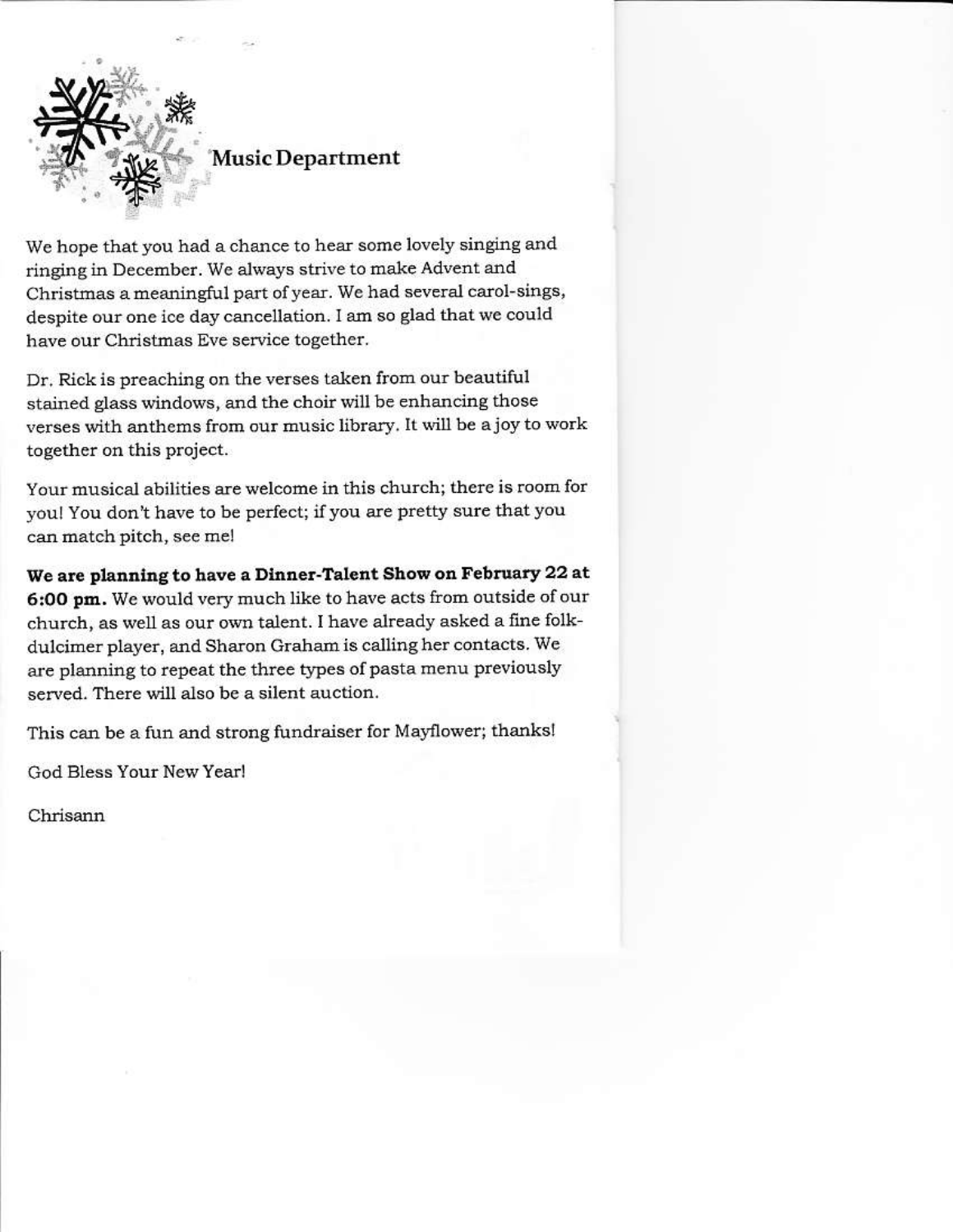8 year-old's Explanation of God -By Danny Dutton

Written by an 8 year old from Chula Vista, CA, for his third grade homework assignment. The assignment was to explain God. I just wonder if any of us could do as well?

One of God's main jobs is making people. He makes them to replace the ones that die, so there will be enough people to take care of things on earth.

He doesn't make grownups, just babies. I think because they are smaller and easier to make. That way he doesn't have to take up his valuable time teaching them to talk and walk. He can just leave that to mothers and fathers.

God's second most important job is listening to prayers. An awful lot of this goes on, since some people, like preachers and things, pray at times beside bedtime. God doesn't have time to listen to the radio or TV because of this.

Because he hears everything, there must be a terrible lot of noise in his ears, unless he has thought of a way to turn it off.

God sees everything and hears everything and is everywhere which keeps Him pretty busy. So you shouldn't go wasting his time by going over your mom and dad's head asking for something they said you couldn't have.

Atheists are people who don't believe in God. I don't think there are any in Chula Vista. At least there aren't any who come to our church.

Jesus is God's Son. He used to do all the hard work like walking on water and performing miracles and trying to teach the people who didn't want to learn about God. They finally got tired of him preaching to them and they crucified him. But he was good and kind, like his father, and he told his father that they didn't know what they were doing and to forgive them and God said O.K.

His dad (God) appreciated everything that he had done and all his hard work on earth so he told him he didn't have to go out on the road anymore. He could stay in heaven. So he did. And now he helps his dad out by listening to prayers and seeing things which are important for God to take care of and which ones he can take care of himself without having to bother God. Like a secretary, only more important.

You can pray anytime you want and they are sure to help you because they got it worked out so one of them is on duty all the time.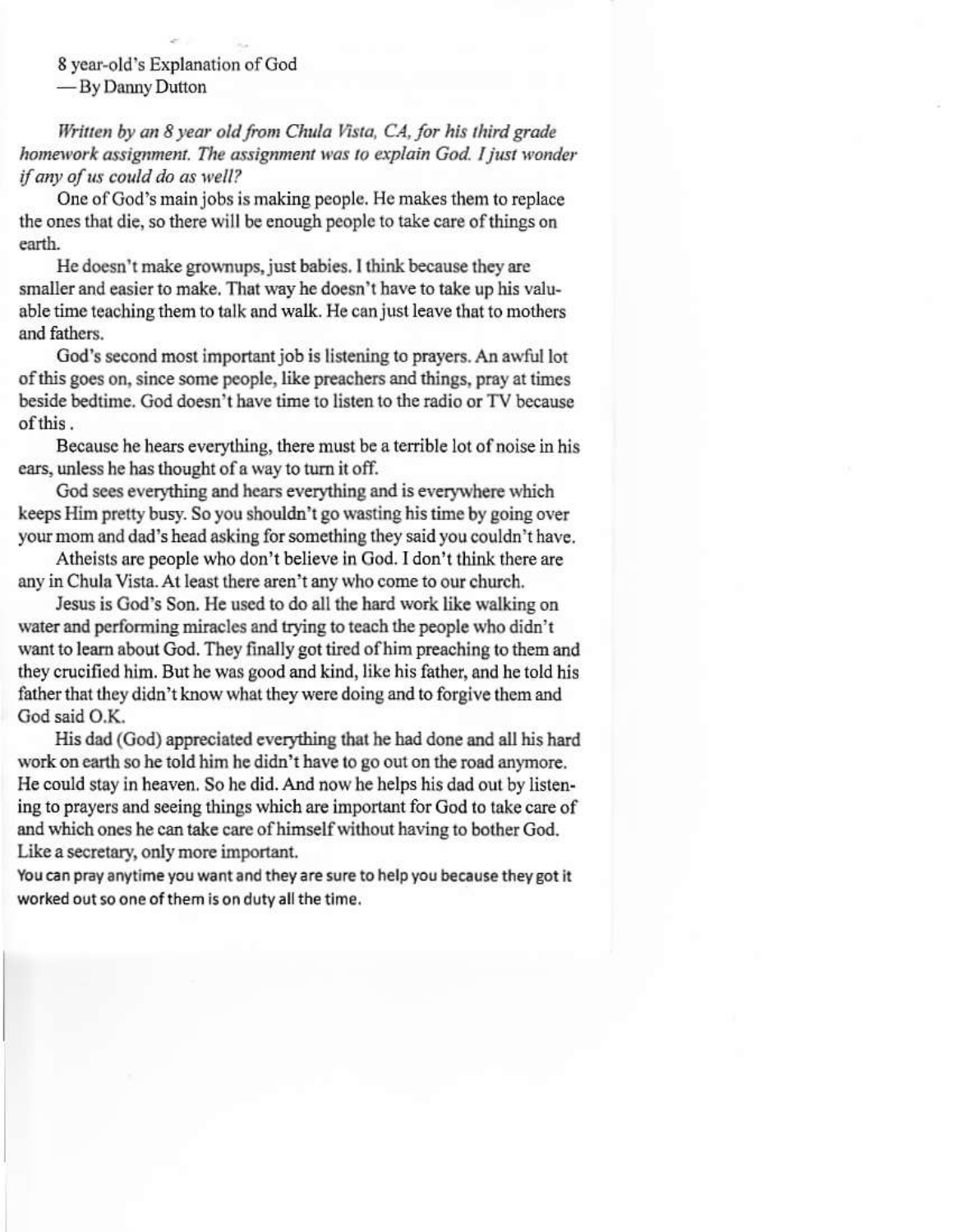#### **Mayflower Financial News**

For the Annual Report for 2013, I included a summary of the church's fundraising for the year. I came up with three categories: Events, Special Projects and Building Use.

We made \$9,676.35 for various events that were held which included nine 2nd Saturday Suppers.

For Special Projects, we were able to raise funds to remove the dead ash tree, purchase a new riding lawnmower, send three youth to camp and one to NACCC's Annual Meeting and support several local mission projects for a total of \$7,005.25 donated.

Lastly, we welcomed Word of Life to our Church for a shared use arrangement and with other building use we added \$6.037.

The total for all this activity amounted to \$22,718.60. It is amazing how much our church family can accomplish with the generosity of their time, talent and funds to support the work of our church.

A brief summary of our finances for 2013:

| Income:   | \$87,417.62     |  |  |  |
|-----------|-----------------|--|--|--|
| Expenses: | 91,876.62       |  |  |  |
|           | $-$ \$ 4,459.00 |  |  |  |

#### Fund Balances:

| Checking:                    | \$13,047.89 |
|------------------------------|-------------|
| <b>Bequest Funds Savings</b> | 4,008.94    |
| Memorial Fund CD             | 5,492.66    |
| CD Savings                   | 22,298.56   |
|                              | \$44,848,05 |



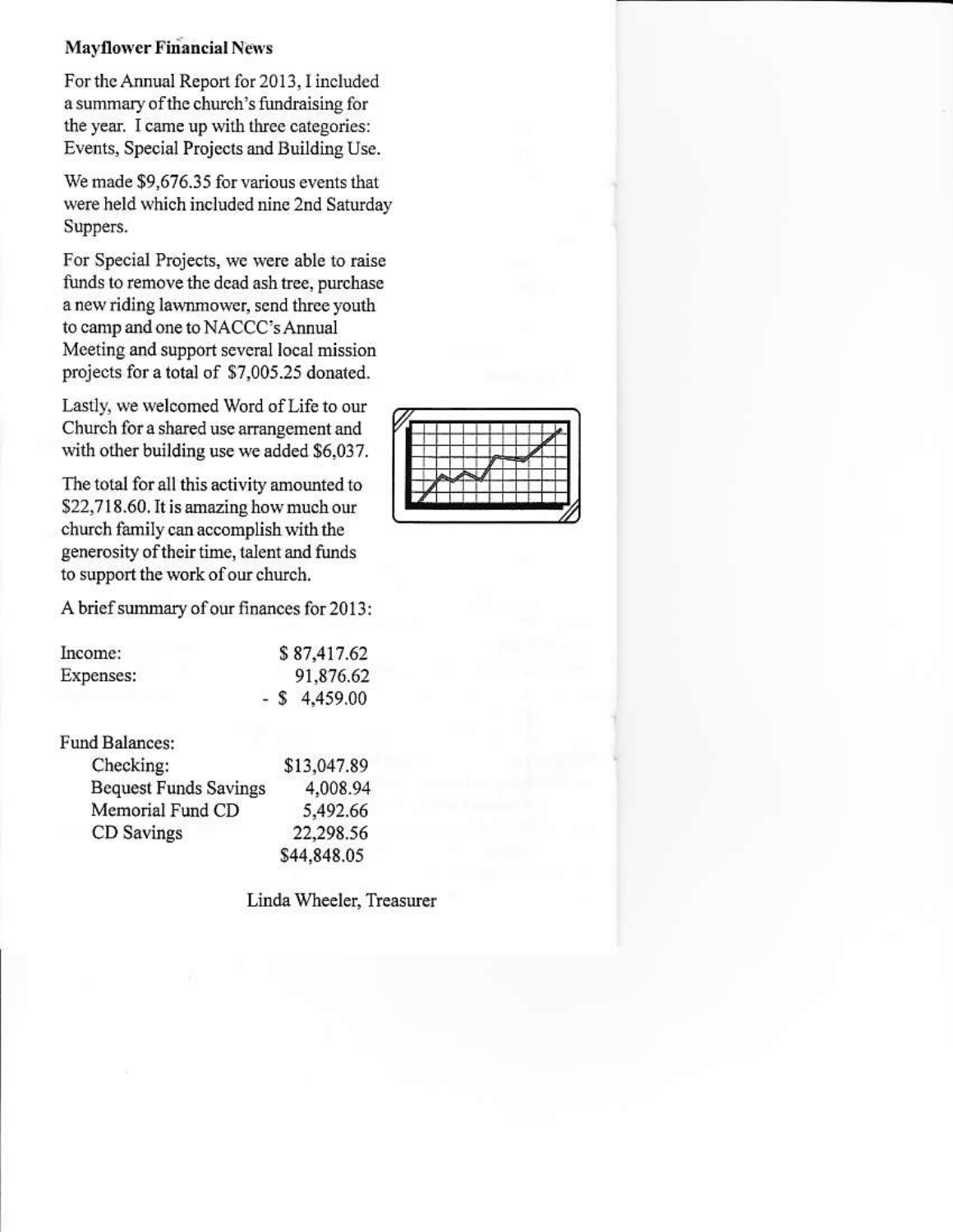Dates to remember in February  $2/2$ Food collection for the Salvation Army  $2/8$ Second Saturday Supper Trustees Meeting - noon  $2/10$  $2/14$ Valentine's Day  $2/15$ Deadline for March Mayflower Notes  $2/16$ Prudential Council -Noon  $2/17$ President's Day -Office open  $2/22$ Italian Dinner and Variety Show 6 p.m.